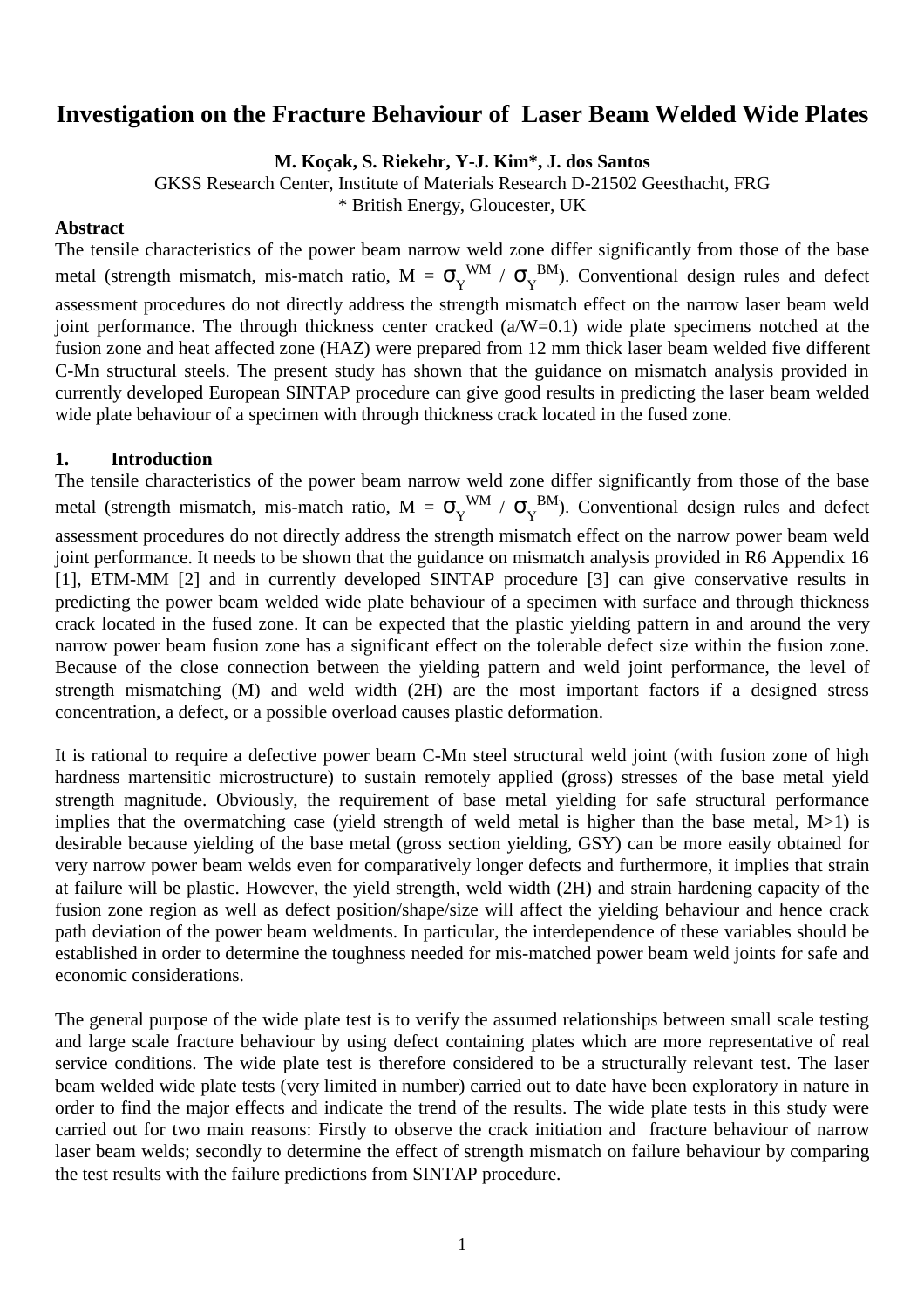# **2. Experimental Procedure**

The laser welding of 12 mm thick five C-Mn steels (EMZ 355, EMZ 450, RQT 701, Lloyd`s D, Lloyd`s DH) was carried out at the FORCE Institute using Rofin Sinar RF-exited fast axial flow  $CO<sub>2</sub>$  laser with a continuous maximum power of 17kW. Fracture tests of laser welded 33 wide plates were carried out at GKSS. Six C-Mn steels and one structural stainless steel plates with various strength levels were investigated. However, the present manuscript reports the results of the two steel grades, namely 355 MPa and 701 MPa yield strength steels. The mechanical properties and strength mis-match levels of each weld are given in Table 1. The macrographs of both weld cross sections are given in Figure 1.

The wide plate specimen geometry is shown in Figure 2. The plates had the following dimensions: thickness, B=12 mm and width,  $2W = 200$  mm. Small through thickness fatigue cracks (with nominal crack size of  $a/W=0.1$ ) were produced at the tip of short machined notches in tension. The fatigue cracks were located in the fusion zone (FZ) and HAZ. All of the laser welded wide plate tests (including base plate tests for each material) were conducted at room temperature using 400 ton loading capacity testing machine. The experimental approach used at the GKSS in these tests was to measure the CTOD (with four GKSS made CTOD  $\delta_5$  clip-on-gauges at the original fatigue crack tip over a gauge length of 5 mm), CMOD and overall elongation using linear voltage displacement transducer, LVDT (gauge length of 300 mm) as a function of the applied load.

# **3. Results and Discussion**

# **3.1 Weld Joint Microstructures, Hardness and Tensile Properties**

Microstructural examinations showed that the fusion zones of both steels contained martensite and bainite due to rapid cooling rate of the laser beam welding thermal cycle. Extensive microhardness testing was carried out by placing the row of indentations at the top, middle and root regions of the welds, Figure 3.The high hardness levels at the FZ and HAZ regions of all laser welds generally indicate the highly strength overmatching nature of these weld joints.

The tensile properties of both base metals (BM) and fusion zones (FZ) are listed in Table 1. The FZ results are obtained from micro flat tensile specimens (0.5 mm thick) extracted longitudinally to the weld for both FZ and HAZ regions in multiple sets. The mismatch levels (M) is expressed as the ratio of fusion zone yield strength to base plate yield strength. The high strength RQT 701 steel weld joint has a mismatch ratio of only 1.36 compared to the lower strength EMZ 355 steel joint which exhibits the high overmatching ratio of 2.0.

# **3.2 Wide Plate Deformation and Fracture Behaviour**

Generally, the degree of influence of strength mismatch on the deformation and fracture behaviour of the wide plates depends on the mismatch level (M), weld width (2H) and crack size (a/W, H/(W-a)). For very narrow (i.e. small 2H) overmatched wide plates with crack located at the weld zone, the plastic deformation mechanism is expected to cross very easily the weld/base metal interface (mis-match boundary), then penetrating into the base metal. The entire deformation mechanism of the highly overmatched wide plates with large 2H-value and hence the description of the yield loads differ significantly from those for homogeneous base metal specimen analysis. After giving this brief explanation on the deformation behaviour of the wide plates, the experimental observations and results of wide plate tests are discussed below. First of all, the fracture mode for all of the tests was ductile and fracture path deviated generally out of the fusion zone and HAZ into the base metal for both steel grades. The experimental results of all tested wide plates are plotted as following:

- Gauge Length Strain (GLS) vs. Gross Section Stress (GSS)
- CTOD  $\delta_5$  vs. Gross Section Stress
- CTOD  $\delta_5$  vs. Gauge Length Strain

These diagrams are given in Figures 4 and 5. For each group, comparisons between base metal (BM), fusion zone (FZ) and heat affected zone (HAZ) curves were made. The maximum gross section stress measured for welded wide plates exceeded the yield strength values of the base metals given in Table 1. The amount by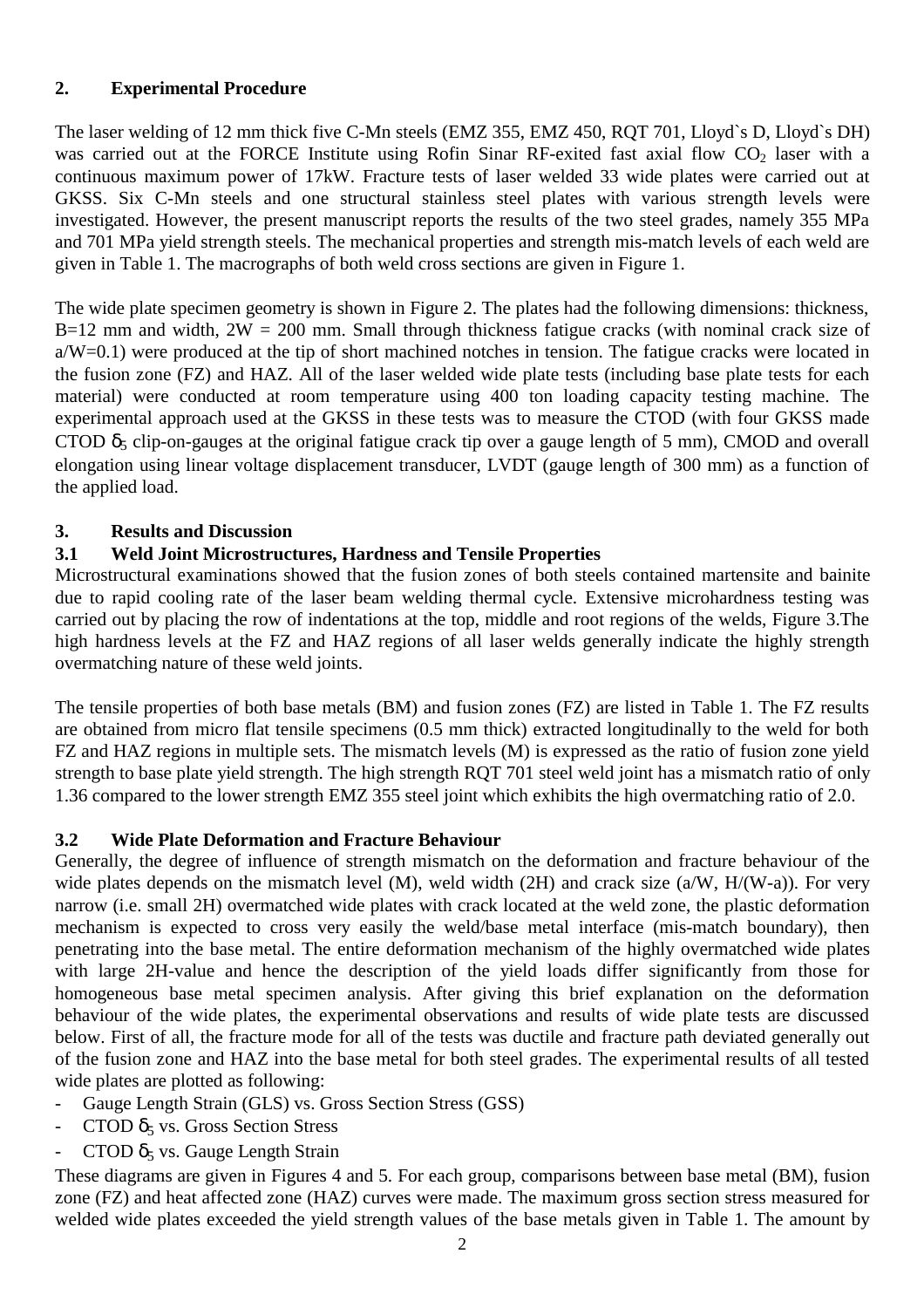which the yield strength was exceeded, as it can be seen in Figures 4 and 5, presents significant safety margin (on the basis of elastically loaded structures) for both steel grades. Similar observations have also been made by the tests conducted at the British Steel on the surface cracked wide plates of identical laser welded steel grades.

In Figure 4a, GLS vs. GSS curves obtained from **EMZ 355 steel** base plate as well as FZ and HAZ notched two wide plate tests. The laser welded plates with overmatching level of 2.0 provide similar or higher stresses for a given GLS. This good performance is much more visible in the CTOD vs. GSS curve, Fig. 7b, and the crack driving force diagram, Fig.4c. In both diagrams, the relationship between local (CTOD) and global (applied stress or strain) parameters with respect to crack are presented. It can clearly be seen that for a given applied stress or strain, the highly overmatched (but microstructurally brittle) laser weld region provides sufficient shielding to both FZ and HAZ cracks and hence the crack tip within the laser weld region opens less than the crack in the base metal. Due to the rapid and easy spread of the plasticity into the base metal, a defect within the narrow but highly overmatched fusion zone can receive a significant protection and hence whole welded structure behaves as a base metal. All three plates clearly exhibit gross section yielding (GSY) behaviour. Higher strength, **RQT 701 steel** laser welded plates, Figure 5, show also similar or superior performance than the base metal plates. This steel grade RQT 701 results did not reveal similar deformation pattern or behaviour as 355 MPa steel due to the differences in Lüder`s plateau behaviours.

The visual observations during the conduction of all above mentioned tests showed that the fracture path distinctly deviates out of the fusion zone or HAZ and the ductile crack growth occurs in the base metal. No brittle crack initation or any sign of pop-in type of brittle fracture was observed and identified in the test records.

Finally, these experimentally derived curves intended to provide basic information on the deformation and fracture behaviour of the laser welded wide plates of different structural steels. It can already be concluded that the strength overmatched laser welded wide plate deformation and fracture behaviour are similar or better than the base metal behaviour. The results have also showed that no significant difference between the GSS levels of base and welded panels (with and without into taking account the properties and geometry of overmatching narrow laser weld zone). Furthermore, the experimental results shown above for both structural steels clearly suggest the recommendation for the use of base plate properties (e.g yield strength) for analysis of structural significance of flaws normal to the applied stress (perhaps independent of overmatch level of laser beam weld zone) as long as the uncracked ligament size (W-a) is significantly larger than the weld width (2H).

#### **4. Defect Assessment Methods Specific for Power Beam Welded Joints 4.1 Mismatch Effect on Defect Assessment Methods**

Recently there have been significant efforts to extend the defect assessment methods for homogeneous structures to those for strength mis-matched structures, by incorporating the strength mis-match effect. Resulting defect assessment methods include the modified R6 method [1] and the ETM-MM method [2]. It should be noted that both methods make the common use of the mismatch effect on the yield load (mismatch yield load,  $F_{YM}$ ), which is the main feature of incorporating the strength mis-match effect, although detailed formulations differ. Noting that both methods share common inputs, such as the SIF  $K$  and  $F_{YM}$ , consistency between these two methods has been shown within the Brite-Euram project SINTAP (Structural Integrity Assessment Procedure for European Industry), i.e., both methods produce compatible results, provided same inputs are used. Based on these two methods, the unified SINTAP procedure for mis-match has been produced. It provides different levels of complexity, which can be used depending upon the quality and details of the input data available. For the sake of space, detailed equations for the SINTAP method for strength mis-matched structures can not be given here, but can be found elsewhere [3]. The SINTAP mismatch method can be further tailored to the power beam welded joints, by incorporating some specific features specific to power beam welded joints, which is described below.

# **4.2 Features Specific to Power Beam Welded Joints**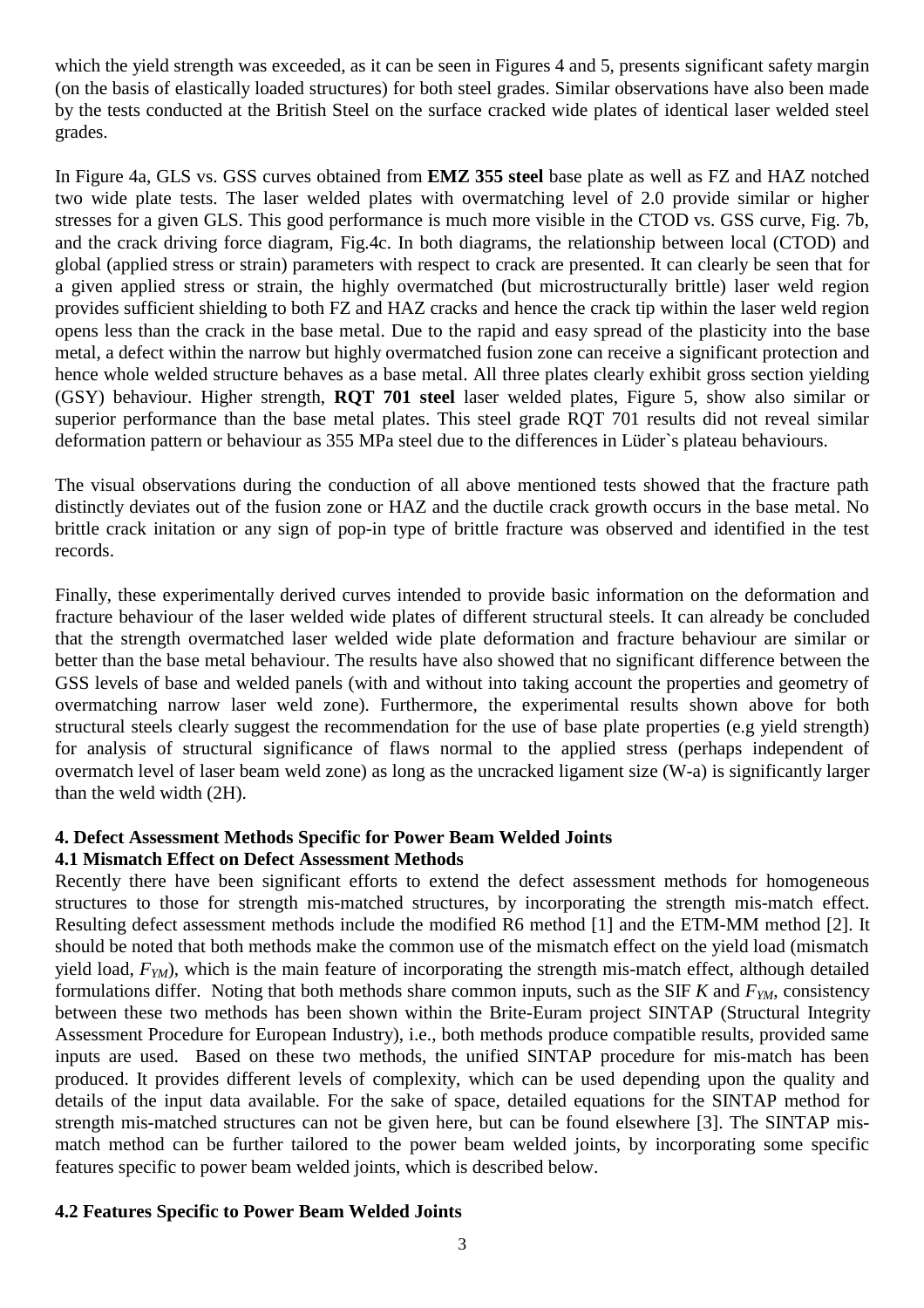There are two specific features to power beam welded joints, which can be summarised as follows:

- The weld width, *H*, is small, typically ranging from 2 to 4 mm, and thus the slenderness of the weld, *(Wa)/H*, is typically large (see Fig. 2). Such small *H* (and thus large *(W-a)/H)* has a significant implication to defect assessment, as will be shown later.
- Power beam welding is usually applied to a thin section, and thus the plane stress assumption would be adequate for plate-like structures, thin shell assumption for pipe components. This is particularly true when global parameters, such as load, global displacement and fracture parameters, are concerned.

#### **4.3 Defect Assessment Methods Specific to Power Beam Welded Joints**

As noted, the strength mis-match effect on crack driving force can be most vividly seen by the mis-match corrected yield load. An examination of the mis-match yield load solutions, for plane stress condition and with large *(W-a)/H*, provides two important observations [4]:

- For overmatched joints (typical for power beam welding of structural steels), the plane stress mis-match yield load for welded joints for large *(W-a)/H* is similar to that for homogeneous base plate, regardless of the crack location. Therefore, the behaviour of overmatched power beam welded joints can be assessed assuming the plate is wholly made of the base plates. It is also noted that plane strain mismatch yield load solutions also show the same tendency, which imply that the above statement is valid even for thick components.
- For undermatched joints (typical for power beam welding of aluminium alloys), however, the mis-match yield load for welded joints for large values of *(W-a)/H* is similar to that for all weld plate. Therefore, the behaviour of undermatched power beam welded joints can be assessed assuming the plate is made wholly of the weld metal, and thus the tensile properties of the weld metal are very important.

Thus, for power beam welded joints, the defect assessment methods for homogeneous structures can be used, with a proper choice of material properties depending on the strength mis-match; the base material properties for overmatched joints and the weld metal properties for undermatched joints. In principle, any of exiting defect assessment method can be used, such as the SINTAP homogeneous method [3]. Variables to be updated are as follows:

- For overmatching
	- $\rightarrow$  The yield and ultimate tensile strength set to those of the base material;  $\sigma_Y = \sigma_{YB}$ ,  $\sigma_U = \sigma_{UB}$
	- $\rightarrow$  The yield load set to that of all base plate,  $F_Y = F_{YB}$
	- $\Box$  The strain hardening set to that of the base material,  $N=N_B$
- For undermatching
	- $\rightarrow$  The vield and ultimate tensile strength set to that of the weld material; σ*γ*=σ*<sub><i>VW</sub>*, σ*<sub>U</sub>*=σ<sub>*UW*</sub></sub>
	- $\Box$  The yield load set to that of all weld plate,  $F_Y = F_{YW}$
	- $\Box$  The strain hardening set to that of the weld material,  $N=N_W$

#### **4.3 Experimental Validation**

Within the ASPOW project, wide plate tests of homogeneous and power beam welded joints have been performed. All wide plates have same nominal dimensions: width of 200 mm, thickness of 12 mm, and the crack length of 20 mm (*a/W*=0.1), Fig. 2. Two different steels were considered: 355EMZ and RQT 701 steels. For each material, homogeneous cracked plate was tested as reported above. Further tests were performed of power (laser) beam welded joints with the crack in the fusion zone (FZ) as well as in the heat affected zone (HAZ). Detailed information on the further test results can also be found in [5].

From test results, the J integral was calculated according to

$$
J = \frac{K^2}{E'} + \frac{U_*^{CMOD}}{(W-a)} .
$$

The area, *U\* CMOD*, is measured between the load versus crack mouth opening displacement (CMOD) record and the secant offset line. The stress intensity factor (SIF), *K*, was estimated from [6]. The resulting *J* values are shown as a function of gross section stress, in Fig. 6. It also includes the *J* values estimated according to the SINTAP homogeneous methods, using the base plate properties (Level 3 of the SINTAP method for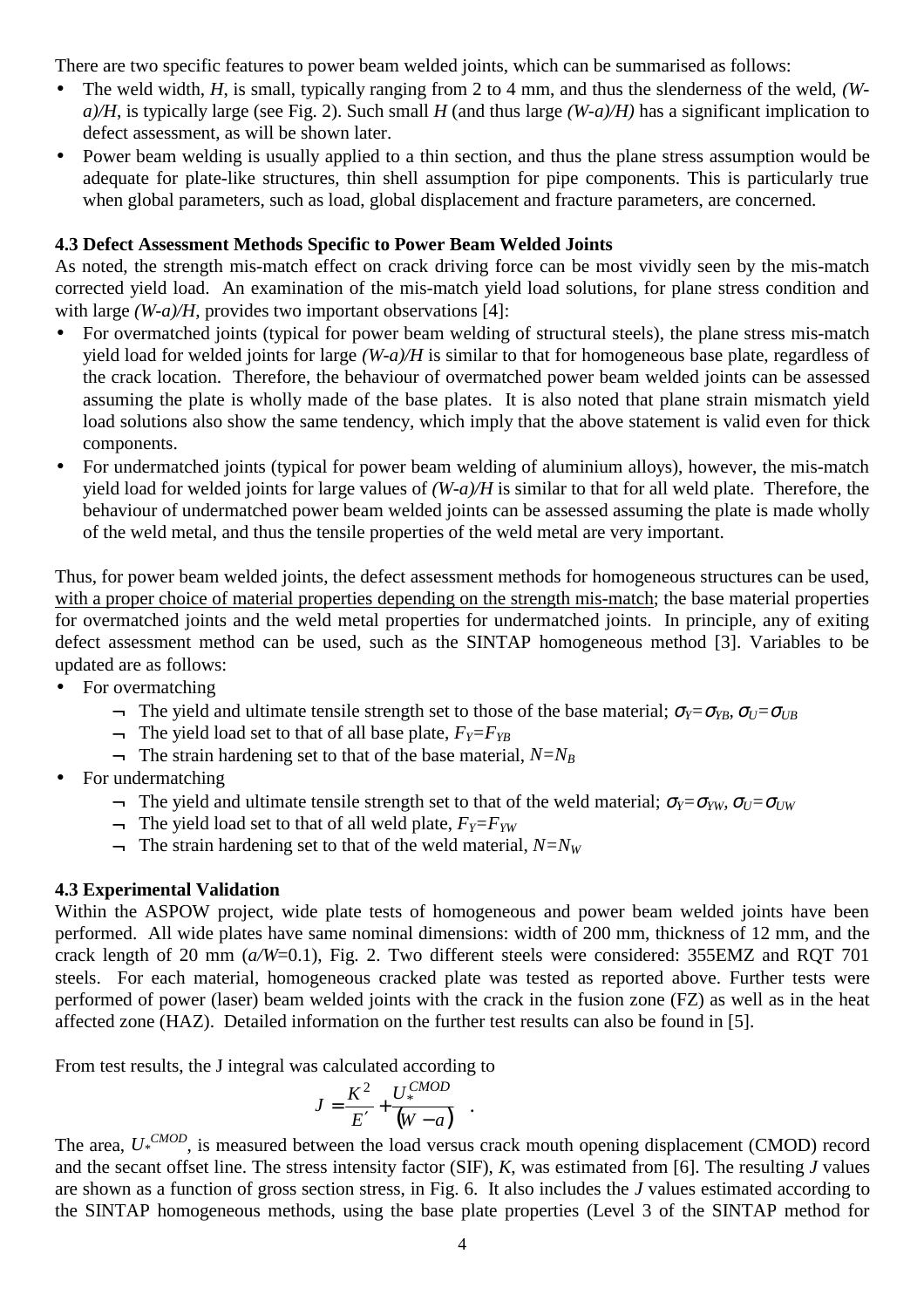homogeneous structures [3]). The results in Fig. 6 confirm our conclusion that the defect assessment methods for homogeneous structures can be used for narrow width laser beam welded joints, using appropriate material properties. Moreover, agreement is excellent, regardless of the crack location, within the FZ or in the HAZ, which provides confidence in the use of homogeneous defect assessment methods to power beam welded joints.

# **5. Conclusions**

Large numbers of wide plate tests under tension have been conducted at room tempertaure on 17 kW  $CO<sub>2</sub>$ laser beam welds in five different structural steels of different strength levels in order to investigate their deformation and fracture behaviour. This paper has concentrated on only two steel grades. All wide plates (200 mm wide) contained 20 mm long  $(a/W=0.1)$  fatigue pre-cracked machine notch located on the fusion zone centerline and HAZ. The experimental results of these tests have provided following conclusions:

- 1. All of the wide plates of both steels with a high strength overmatched laser weld region, exhibited higher gross section stress levels and exceeded the yield strength of the base metals.
- 2. All of the laser welded wide plates showed fracture path deviation into lower strength base metal due to high strength overmatching of the fusion zone and HAZ. No brittle fracture inititation or pop-in behaviour was observed or identified. Hence, no detrimental effect of high hardness level of laser weld regions on the performance of structural component-like wide plate behaviour was observed.
- 3. The strength overmatched C-Mn steel wide plate results suggest that the use of base metal tensile properties in defect assessment procedure may yield safe predictions since deformation behaviour of the welded plates rather similar to those of base metals.
- 4. The structurally representative wide plate test results clearly demonstrated that the laser welded various ferritic structural steels can provide technically sound weld joint deformation and fracture performance similar or better than the respective base metals.
- 5. Finally, the defect assessment methods for homogeneous structures can be used for narrow width and highly overmatching laser beam welded joints, using appropriate material properties.

# **6. References**

- [1] Appendix 16 in R/H/R6-Revision 3: Allowance of Strength Mis-match Effect, Nuclear Electric (1997).
- [2] K-H Schwalbe, Y-J Kim, S Hao, A Cornec, and M Koçak, EFAM ETM-MM 96: The ETM method for assessing the significance of crack-like defects in joints with mechanical heterogeneity (strength mis-match), GKSS Research Centre, Germany, GKSS97/E/9 (1996).
- [3] SINTAP, Structural Integrity Assessment Procedures for European Industry, Final procedure (November 1999), Brite-Euram Project No. NE95-1426.
- [4] Y-J Kim and k-H Schwalbe, "Mis-Match Effect on Plastic Yield Loads in Idealised Weldments: Part I-Weld Centre Cracks, Part II-HAZ Cracks", Engineering Fracture Mechanics (to be published).
- [5] M. Koçak et al., "Analysis of Fracture Behaviour of Laser Welded Wide Plates", European Symposium on Assessment of Power Beam Welds, February, 4<sup>th</sup>-5<sup>th</sup>, 1999, Geesthacht, Germany
- [6] H Tada, P Paris and G Irwin, The Stress Analysis of Cracks Handbook, Paris Production Inc (1985).

|  |  |  | Table 1. Mismatch properties of laser beam joints determined by testing of micro flat tensile specimens |  |  |  |  |
|--|--|--|---------------------------------------------------------------------------------------------------------|--|--|--|--|
|  |  |  | extracted from fusion zone (values are average of at least 3 specimens).                                |  |  |  |  |

| Material      |                      | $R_{p0.2}$ or $R_{el}$<br><b>Yield Strength</b><br>(MPa) | M<br><b>Mismatch Factor</b>       |  |  |  |  |
|---------------|----------------------|----------------------------------------------------------|-----------------------------------|--|--|--|--|
|               | <b>Base Material</b> | <b>Fusion Zone</b>                                       | $(M = R_{p0.2} FZ / R_{p0.2} BM)$ |  |  |  |  |
| EMZ 355 Steel | 413                  | 830                                                      | 2.00                              |  |  |  |  |
| RQT 701 Steel | 776                  | 1060                                                     | 1.36                              |  |  |  |  |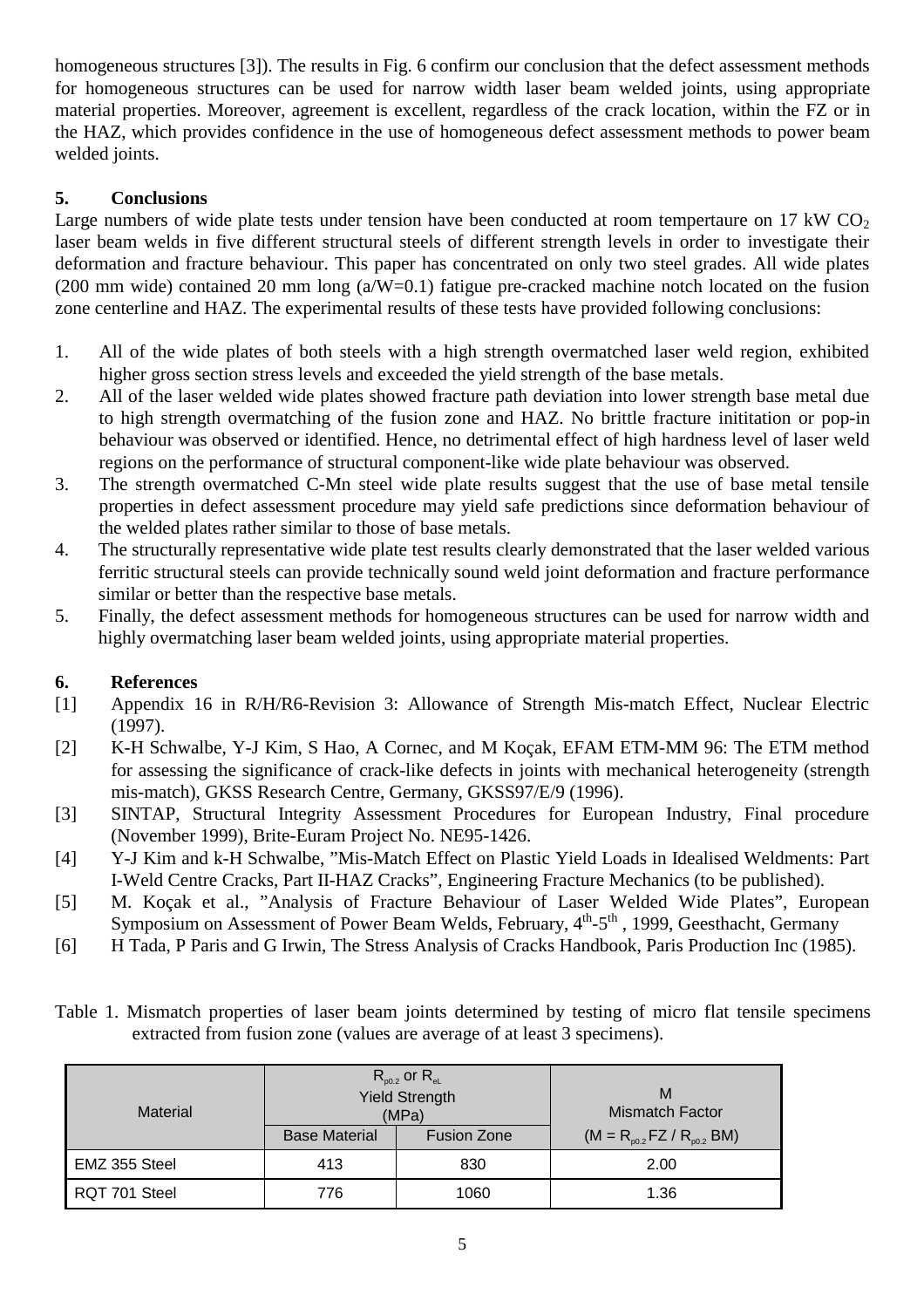



Fig. 1. Macrographs of 12 mm thick 17kW CO<sub>2</sub>laser welded steel plates; a) Grade EMZ 355 steel, b) Grade RQT 701 steel



Fig. 2 Schematic showing the dimensions of the laser welded center cracked wide plate: 2H= 3,5 mm, 2W= 200 mm, a/W=0.1, Thickness of 12 mm.



Fig. 3 Hardness profiles of the laser weld joints for 355 and 701 MPa steels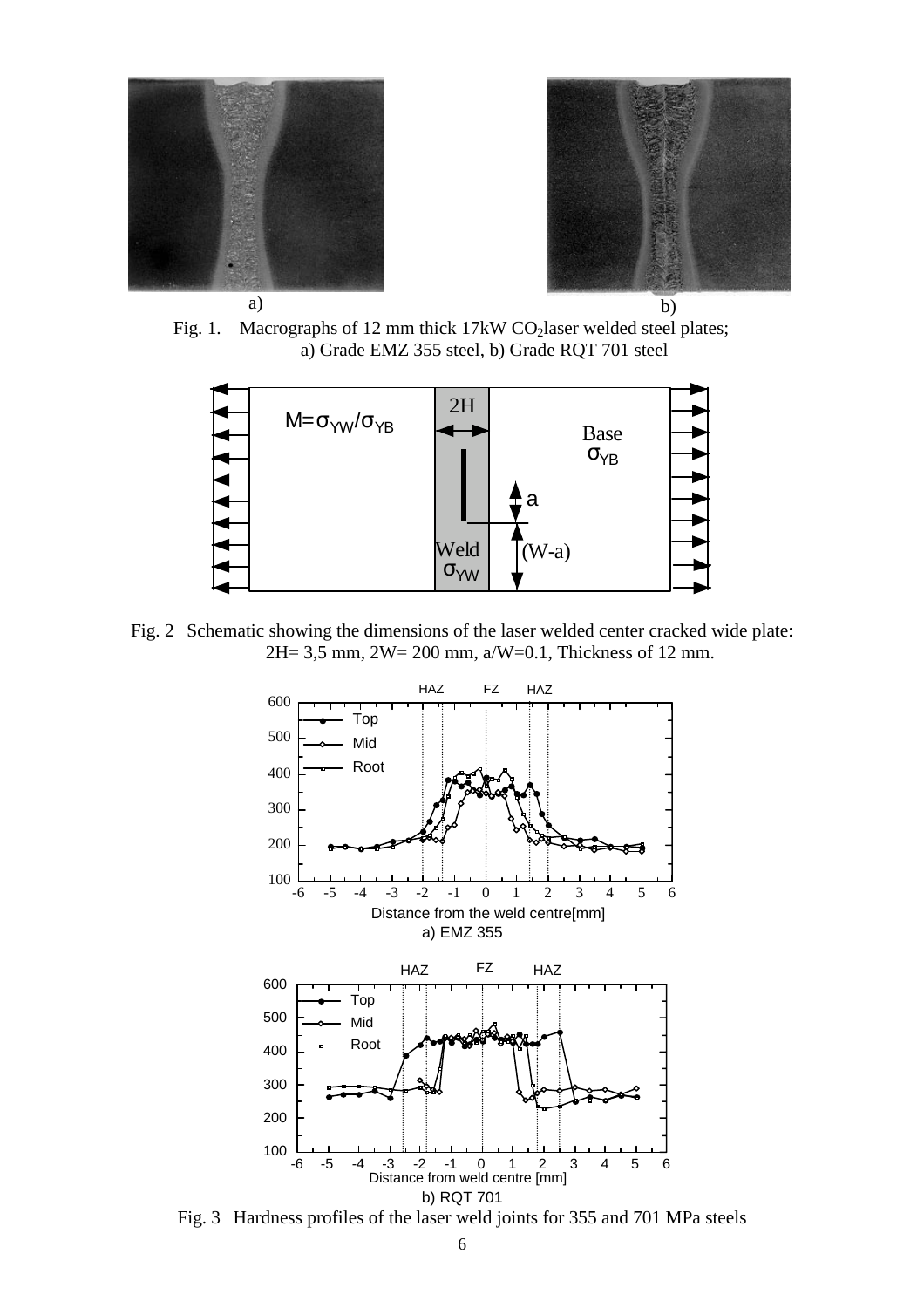

Fig. 4 Stress-Strain, CTOD-Stress and crack driving force diagrams of the 355 MPa steel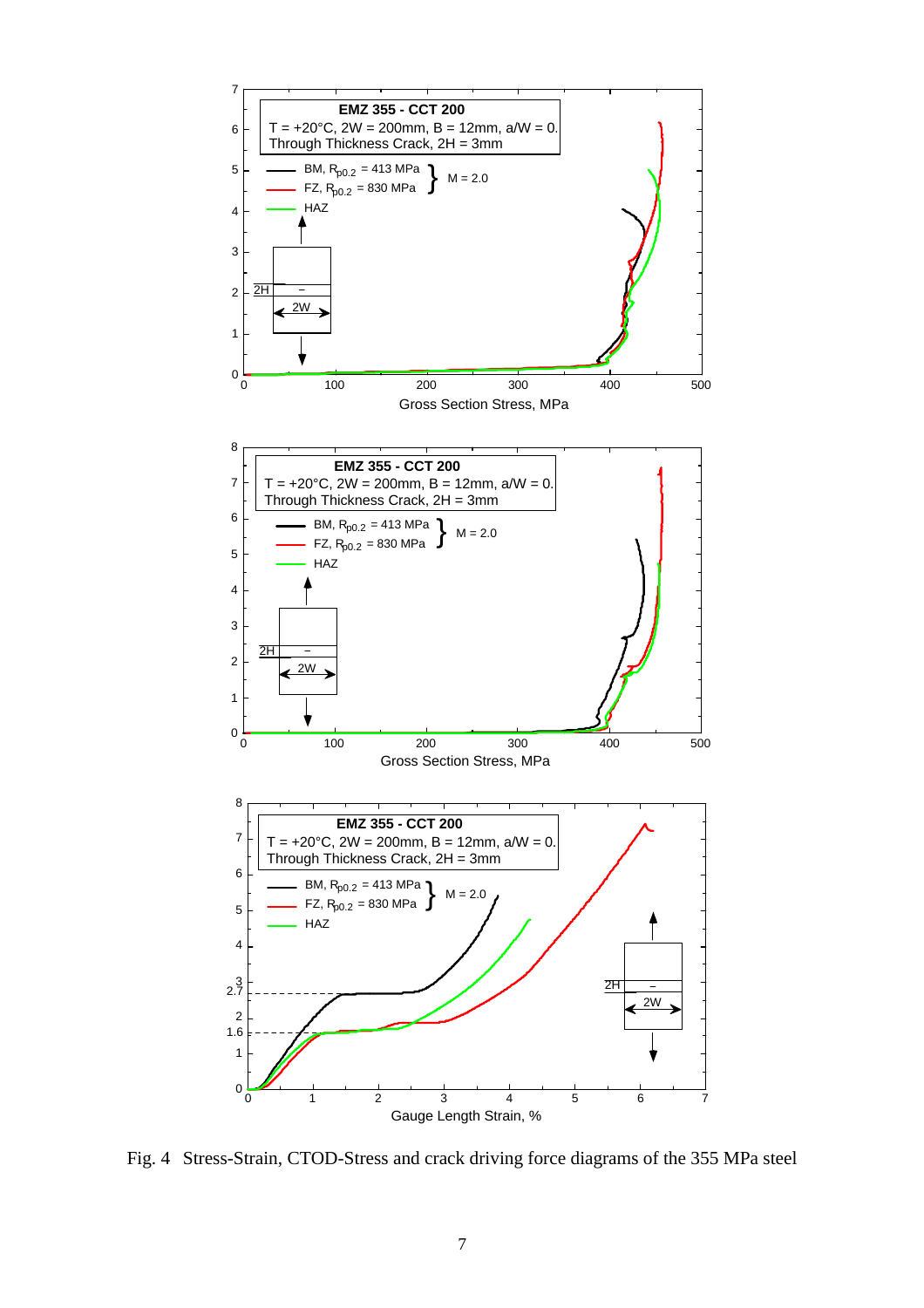

Fig. 5 Stress-Strain, CTOD-Stress and crack driving force diagrams of the 701 MPa steel